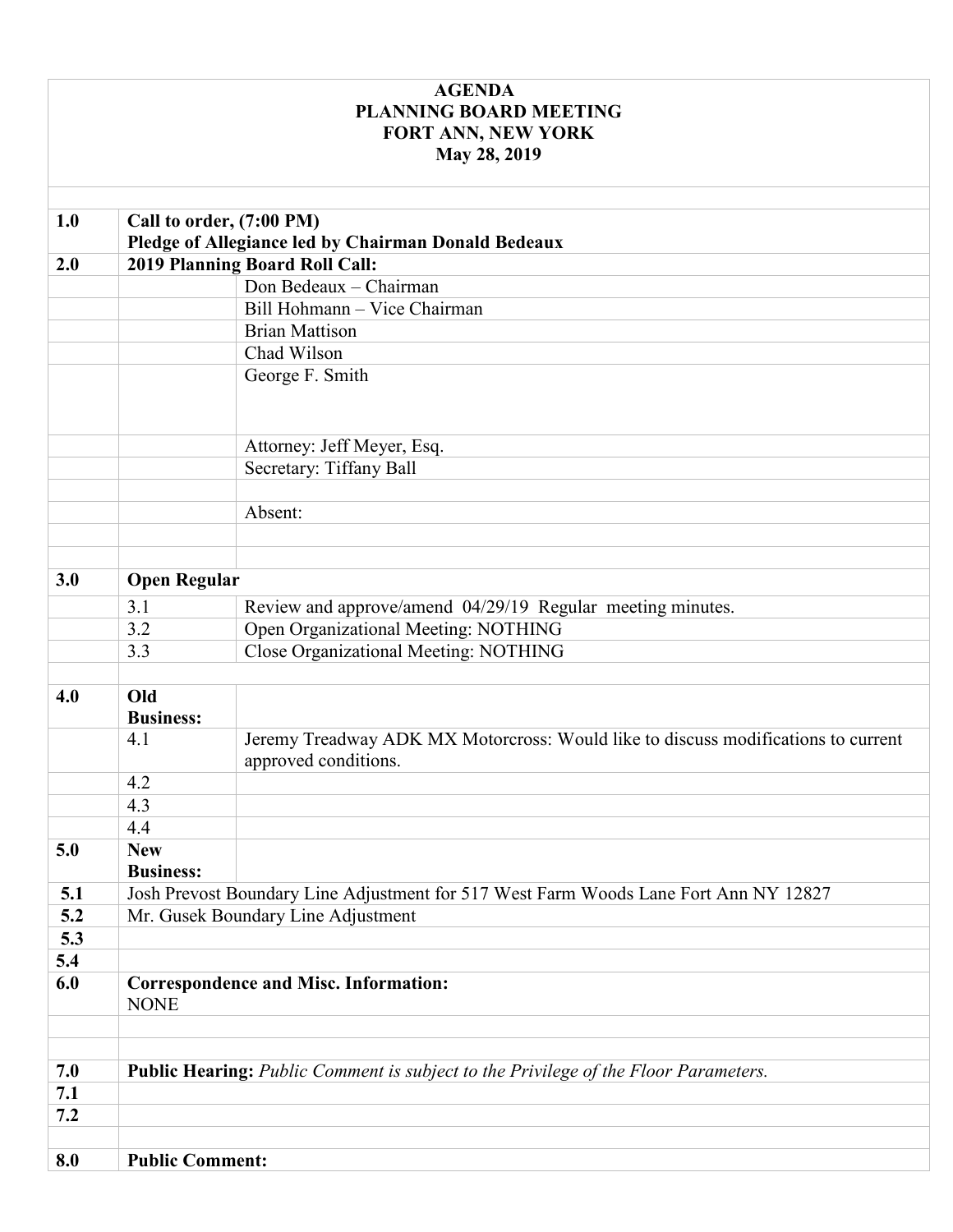# **PRIVILEGE OF THE FLOOR PARAMETERS**

*In order to have an organized meeting of the Planning Board and observe Open Government guidelines, the following Privilege of the Floor parameters shall be adhered to:* 

#### **Public Comment**